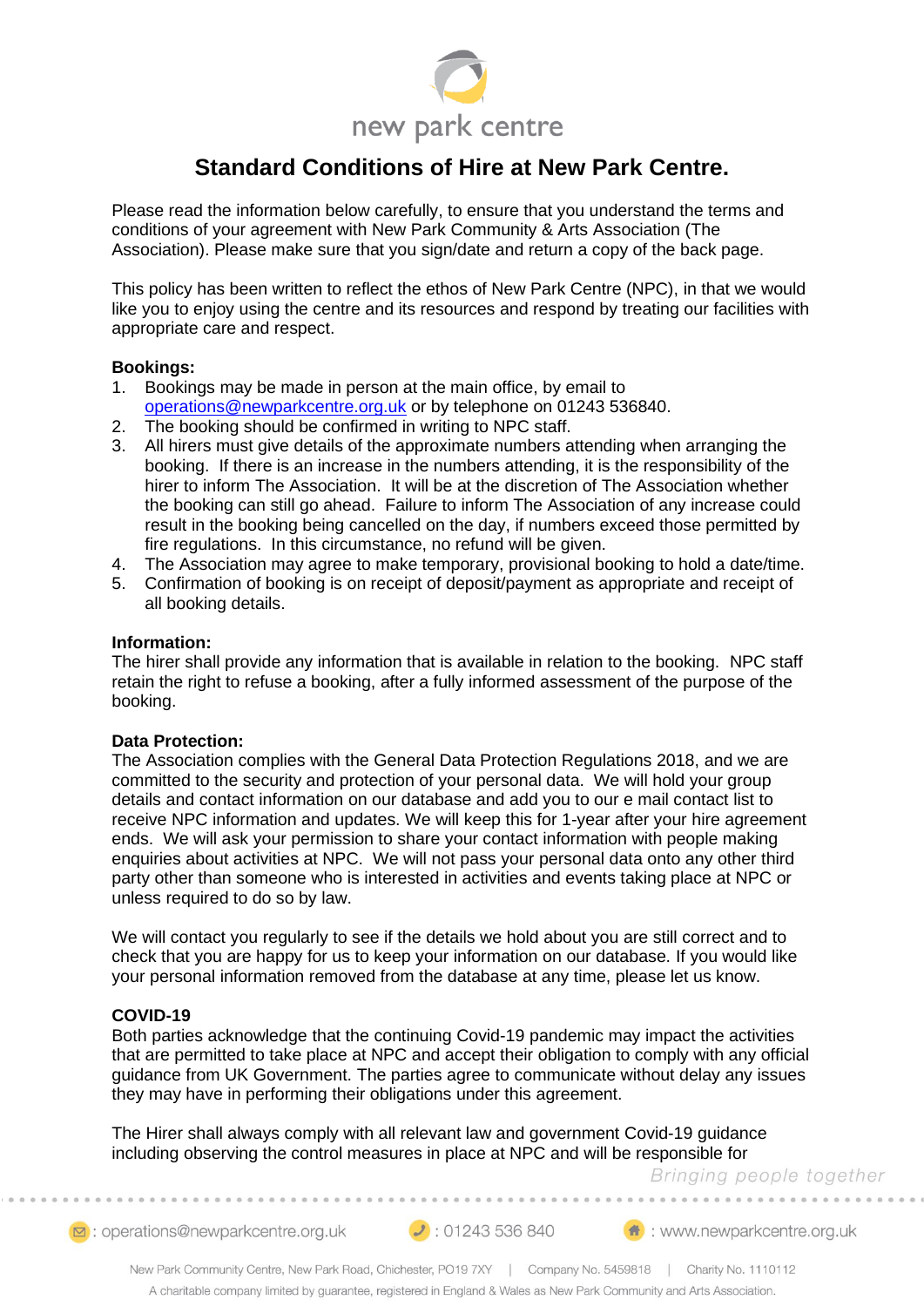

ensuring persons attending their activity or event comply with all Covid-19 controls while entering and occupying the Hall.

Examples of Covid-19 controls may include one or more of the following:

- i) Impose maximum occupancy numbers.
- ii) Limit food or drink availability or access to kitchen areas or changing rooms.
- iii) Require enhanced cleaning including wiping contact points and use of the hand sanitisers provided.
- iv) Require wearing of face coverings indoors (unless exempt for medical reasons).
- v) Limit any planned entertainment for the Hirer's event or activity
- vi) Designate alternative entrance and exit routes

In some circumstances, The Association might consider revising the booking fee.

The Association will aim to provide a Covid-19 secure premises in line with Government regulations and guidance. If we are obliged to close the premises we may offer the Hirer an alternative date for an event or activity but if that cannot be agreed, the booking will be deemed cancelled and any deposit will be returned in full with no further payment required.

The Association will monitor Government guidance and may review and vary the terms of this clause at any time without prior notice to the Hirer as necessary in accordance with changes to relevant law and guidance

The Association may cancel this agreement and applicable bookings forthwith if at any point the Hirer does not comply with this clause and the Hirer shall forthwith vacate the Hall.

#### **Payments & Deposits: One-off Bookings**

A deposit, as follows is required to secure any one off booking;-

| 2 months or more before | $= 10\%$ or £20.00 whichever is greater.                           |
|-------------------------|--------------------------------------------------------------------|
|                         | 2 months to 1 month before $= 50\%$ or £20.00 whichever is greater |
| 1 month or less before  | $= 100\%$                                                          |

Events and special occasions may have an addition damage deposit payable at the time of booking. Monies will be reimbursed after the event assuming that no damage has been reported and the balance of the room booking fee has been received.

#### **Multi-event bookings**

Unless otherwise agreed by NPC staff, for all regular bookings, payment of the months booking fees will be required within 28 days from invoicing.

Payment may be by BACS, cheque or cash by arrangement. Please make cheques payable to New Park Community & Arts Association (NPCAA) and put your booking reference (group number and invoice number) on the back.

# **Pricing:**

The Association reserves the right to increase hire charges in line with our pricing policy, which is subject to annual review.

# Bringing people together

2 : operations@newparkcentre.org.uk 2 : 01243 536 840 (<del>4</del> : www.newparkcentre.org.uk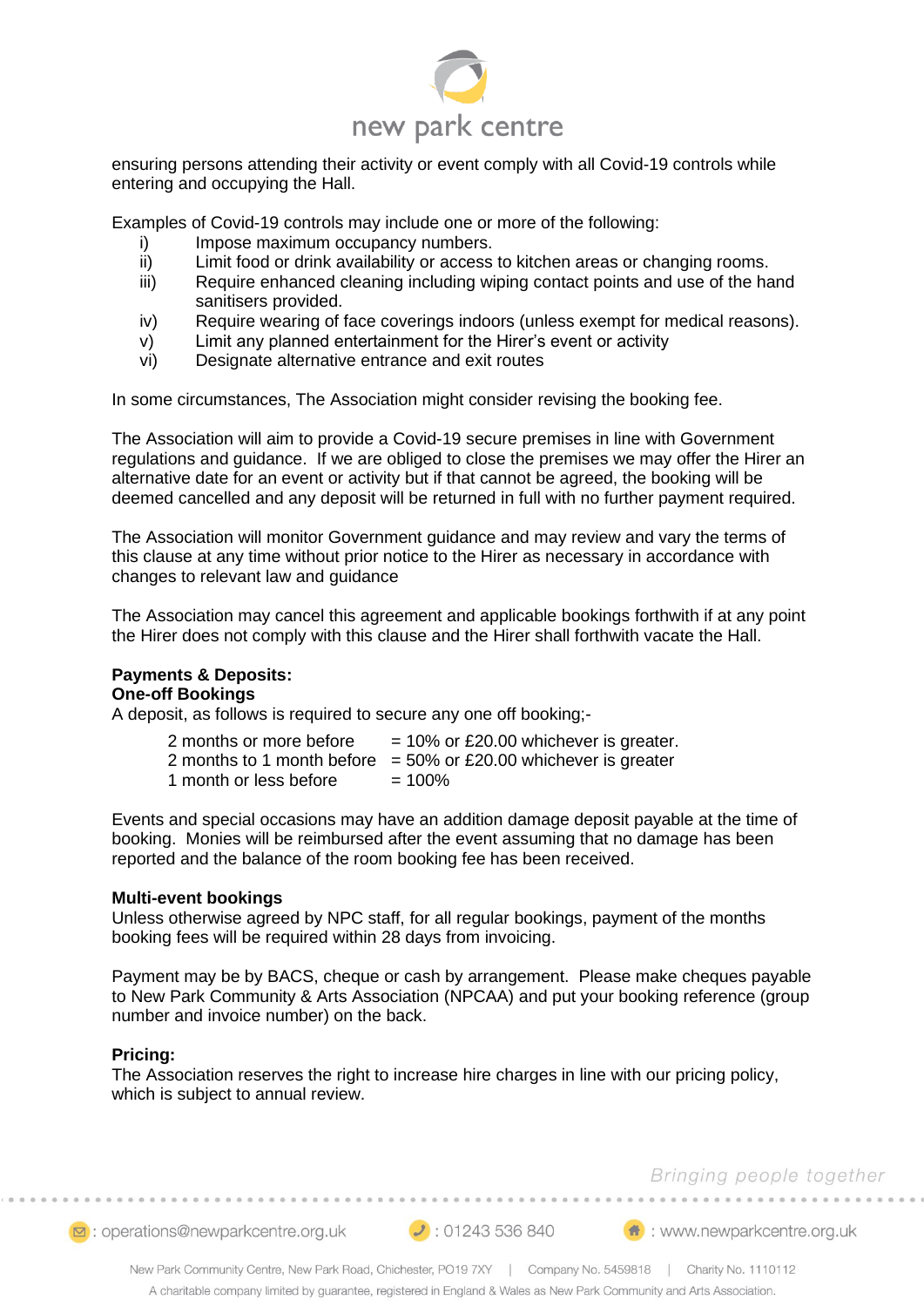

# **Cancellation Fees:**

Should you need to cancel your booking with us, please let us know as soon as possible. Cancellation fees apply as follows:

| Over 20 days 'notice: | $=$ No cancellation fee            |
|-----------------------|------------------------------------|
| 5-20 days 'notice:    | $=$ 50% of the room fees forfeited |
| 1-5 days 'notice:     | = Full room fees forfeited         |

#### **Sub-letting and unlawful use:**

Sub-letting or Under-letting is prohibited. Hirers must be present throughout all their bookings. Hirers must not delegate responsibility for being present at any booking to a third party without prior consent of The Association.

Hirers must not use the premises for any unlawful purpose or in any unlawful way, nor do anything to bring on to the premises anything which may endanger the premises, their users, or any insurance policies relating thereto.

# **Booking Extents:**

You should only use the rooms agreed at the time of booking. Hirers are not permitted to make use of any other bookable space without prior permission**. Please ensure that your booking time includes any set-up and tidying-up time.** A charge may be incurred if the Hirers accesses the booked space outside of time requested on the booking form.

#### **Numbers Attending:**

Attendees at the booking must not exceed the maximum room capacity. The Hirer may be required to provide information on attendees for monitoring purposes.

#### **Supervision:**

The Hirer shall, during the period of hiring, be responsible for supervision of the hired premises, protection of the fabric and contents, safety from damage however slight or change of any sort, and the behaviour of all persons using the premises whatever their capacity, including proper supervision of car-parking arrangements so as to avoid obstruction of exits from the building and the car park.

#### **Furniture and Fittings:**

Tables and chairs will be available as requested at the time of booking. Hirers are responsible for laying out the room within the booked time. Items of furniture and any equipment must be dismantled and returned to the original position, and the room vacated by all persons at the finish-time booked. The Hirer shall not, without the prior written consent of The Association, introduce additional furniture to the Premises.

# **Exits, fire exits or fire equipment must not be blocked at any time.**

#### **Keeping Equipment Overnight:**

Permission to leave your property in-situ overnight is entirely at the discretion of the NPC staff. Anything left on the premises is at Hirer's own risk.

#### **Storage:**

Hirers are not permitted to store any equipment or other effects without permission of The Association. Storage units are available to hire for a fee of £10.00 per calendar month for sole use and £5.00 for shared use. Any items left at NPC are at the Hirer's own risk. Please contact the Operations Manager for further details.

# Bringing people together

2 : operations@newparkcentre.org.uk 2 : 01243 536 840 (<del>4</del> : www.newparkcentre.org.uk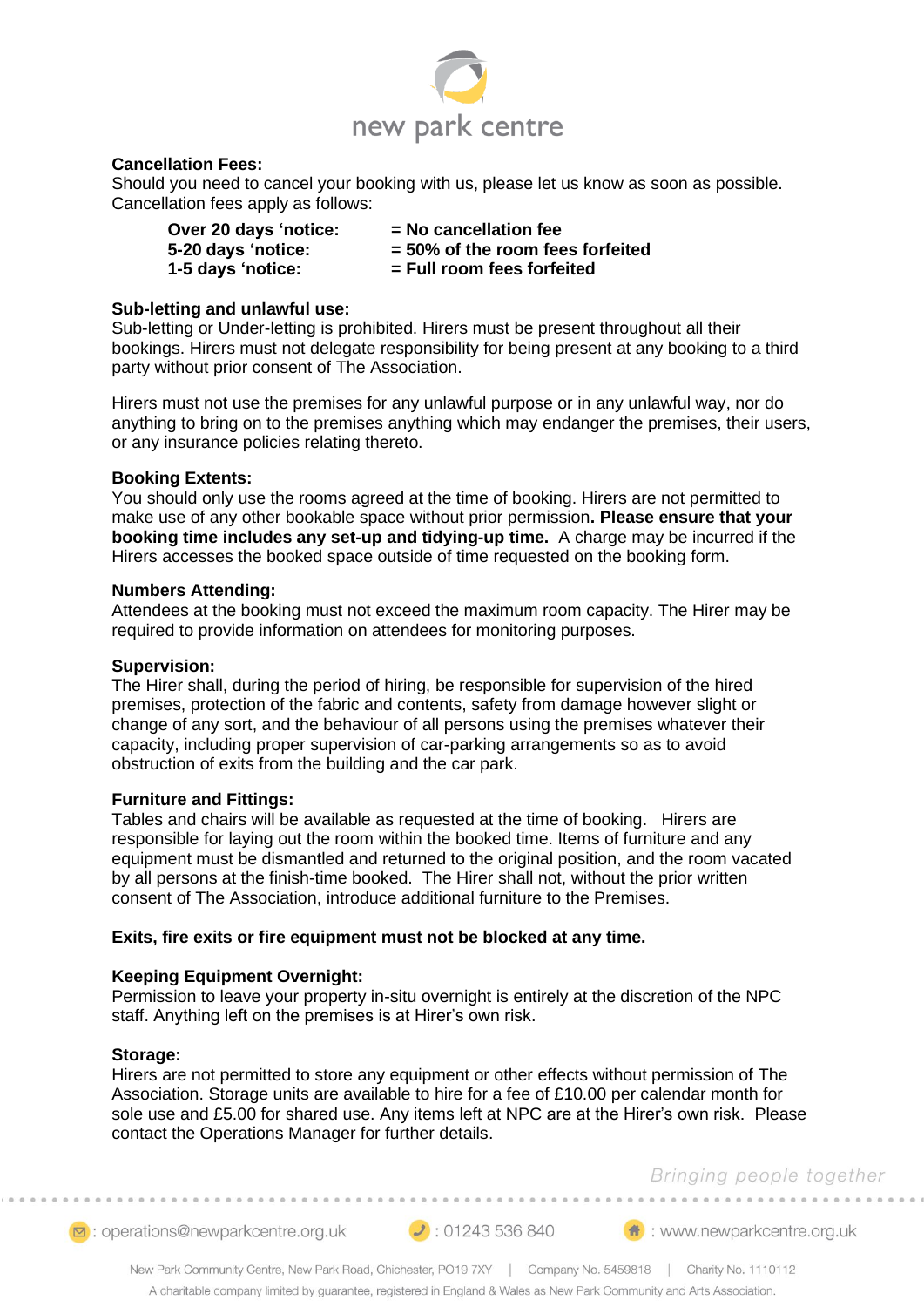

#### **Housekeeping:**

Hirers should always leave rooms clean and tidy:

- All items belonging to the Hirer or their group must be removed.
- Rubbish should be bagged-up and disposed of appropriately.
- Should food and drink be consumed, all washing-up must be done.
- The floor should be brushed, and any spillages wiped up.
- Tables should be wiped before folding and placing in their original position.
- Chairs should be stacked (no more than 5 high) in their original position.
- Please unplug electrical appliances, turn off lights, heaters and close windows.

Hirers undertaking art and craft activities are required to cover the tables with the oil cloths provided to prevent paint, adhesive marks. Spillages should be cleared immediately.

Floor cleaning equipment is located in each room. Cleaning fluids are available in Jubilee Kitchen, behind the bar and in the Dressing Room. Please inform NPC staff if supplies are running low or if suitable cleaning equipment/materials are not available.

#### **Footwear:**

The Hirer shall ensure that no dancing takes place in boots or shoes (particularly of the 'stiletto' type) likely to damage the floors and that no footwear is worn on the mats in either of the Dojo Halls.

#### **Food and Drink:**

No alcohol should be sold or consumed on the premises unless prior agreement is given by the The Association. The Hirer should, on making the booking inform NPC staff of requirements as to the provision of facilities for refreshments, drinks etc. and shall be responsible for any extra charges incurred.

External caterers must have Public Liability Insurance. No children are allowed into the kitchen alone under any circumstances. The kitchen facilities are for making refreshments and warming up food. They are not for cooking. Use of kitchen facilities and kitchenware is only with prior consent of The Association. **The use of toasters, sandwich makers and deep fat fryers on the premises is strictly prohibited.**

#### **Café-bar Area:**

The café bar seating area is available for all to use and can also be hired for special occasions. If you would like the café-bar to be opened before or after your booking, please contact NPC staff.

#### **Posters and Publicity:**

The Hirer shall not fix or display any decoration, posters, boards or advertisements on the inside or outside of the Centre without prior consent of The Association.

#### **Damage to Centre:**

The use of nails, Blu Tac or any other adhesive is prohibited on any painted surfaces at New Park Centre. White Tac or similar may be used with permission. You will be held responsible for any damage incurred as a result of fixing anything to the walls. Any breakages/damage to the property of The Association must be paid for in full by the hirer.

# Bringing people together

**⊠**: operations@newparkcentre.org.uk 2: 01243 536 840

(<del>1)</del>: www.newparkcentre.org.uk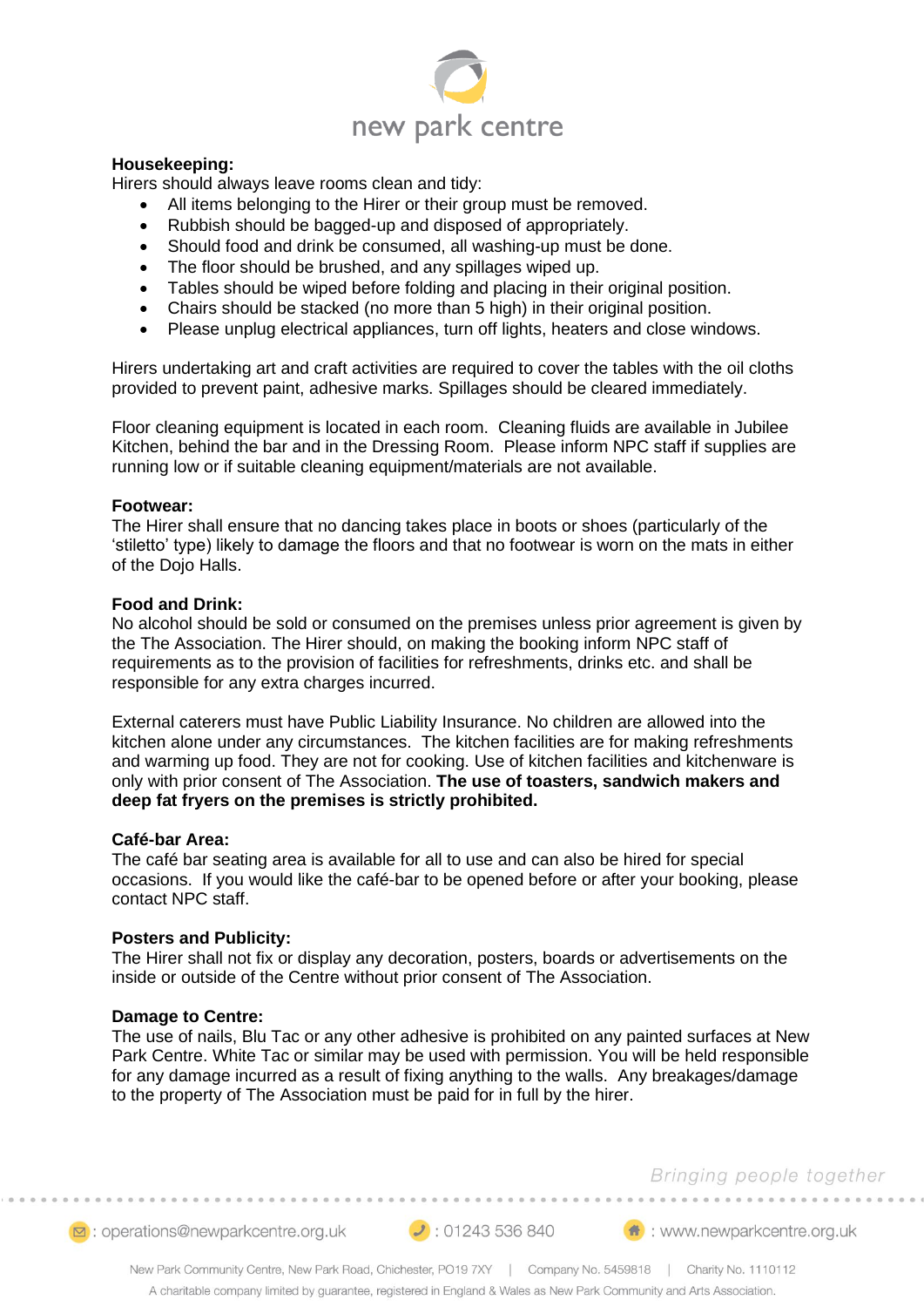

# **Security:**

Hirers are responsible for making sure the doors and windows to the space they are hiring are closed and left locked (where appropriate) at the end of their sessions. In some situations, Hirers may be provided with a key to lock up the building after use. All keys must be signed for and key holders should ensure that they abide by the relevant' locking up' procedures. A 'lock up' check list is available.

#### **Health and Safety:**

Hirers must read and abide by the Health and Safety Regulations in operation at NPC and make themselves and their group familiar with the fire and emergency procedures in operation.

# **Accidents & Personal Injury:**

The Association will not be held responsible for any damage or loss of goods, property, or equipment or for personal injury (except in the case of negligence by the Centre) on the premises, howsoever caused. The Hirer shall indemnify The Association and representatives against any claims, which may be made in respect thereof.

Any accident must be reported to NPC staff as soon as possible after its occurrence and recorded in the Accident Book, which is available at the NPC office.

#### **First Aid:**

The Hirer shall be responsible for assessing the need for first aid cover for their participants and where identified, should ensure that they have adequate training to provide first aid treatment.

First aid kits are supplied for general use at the following locations;-

- In the NPC office  $\overline{\phantom{a}}$  Behind café bar
- In the box office  $\overline{\phantom{a}}$  In Jubilee kitchen

*\*\* Please notify NPC staff of missing items or low supplies.*

Running water can be found at the following locations

- 
- Jubilee kitchen Behind café bar
- Staff room/kitchen Dressing room
- 

**Risk Assessment:**

The hirer should carry out their own Risk Assessment of their activity and have the relevant and necessary checks and policies in place to identify any hazard and reduce any risks associated with their activity.

#### **Insurance:**

The Hirer shall be responsible for making arrangements to insure against any third party claims which may lie against him/his organisation whilst at NPC (The Association is ensured against any claims arising out of its own negligence). The Hirer shall also indemnify The Association for the cost or repair of any damage done to any part of the property including the curtilage thereof or the contents of the building during or as a result of a booking.

# **Regulations:**

The Hirer is responsible for the observance of all regulations appertaining to the premises stipulated by the Licensing Justices, the Fire Authority in accordance with Rule 2, the Local

Bringing people together

sing : operations@newparkcentre.org.uk

 $\bigcup$ : 01243 536 840

(<sup>4</sup>): www.newparkcentre.org.uk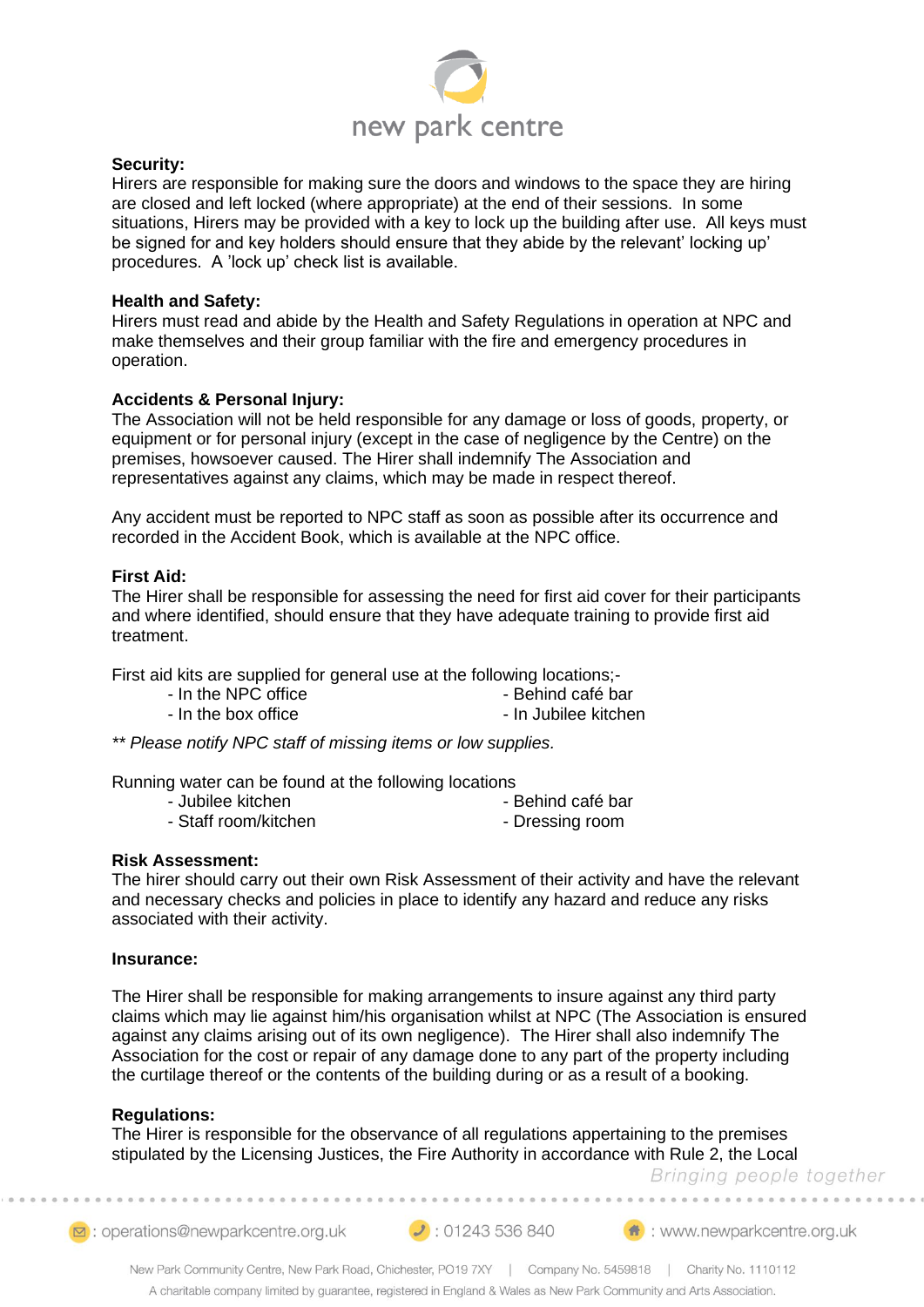

Authority or otherwise. The bar closes at 11pm with 30 minutes drinking up time. No alcohol can be served to under 18s & the Hirer shall co-operate with the bar staff at all times. The Hirer shall be responsible for obtaining any additional licences necessary in connection with the booking where appropriate other than those already held by The Association.

#### **Fire:**

The Association does not permit smoking in any building**. The use of candles or any other naked flame is prohibited.** BBQ events are only permitted by prior authority from The Association management.

# **Use of Portable heaters or lamps are prohibited.**

The Hirer shall act as fire marshal for his/her activity and observe the fire procedures displayed in the rooms. A register of participants should be kept and taken out by the fire marshal in the event of an evacuation, so that fire officers can ascertain any persons still inside rooms.

# **Electrical Equipment:**

No electrical apparatus may be brought on to the premises without the consent of The Association, who must be satisfied that the equipment has been checked for safety. **Any electrical equipment approved for use at the Centre must have a valid PAT (Portable Appliance Testing) certificate dated within one year.** Any equipment without a valid certificate may not be used.

#### **Personal Property:**

The Association accepts no responsibility for damage to or loss of personal property while on the Premises. Lost or found items are retained at the NPC office for 3 months.

#### **Sale of Goods:**

If selling goods within NPC premises or its environs, Hirers must comply with Fair Trading Laws and any local code of practice issued in connection with such sales. In particular, the Hirer shall ensure that the total prices of all goods and services are prominently displayed, as shall be the organiser's name and address, and that any discounts offered are based only on the Manufacturer's Recommended Retail Prices.

#### **Music and performance:**

Any live or recorded music on the premises must be approved in advance by The Association who hold the appropriate licences. All music must end at 11pm.

#### **Noise:**

Any music or other noise must not constitute a nuisance to the surrounding area and/or other facility users. Where possible, we will try to arrange bookings to avoid noise disturbance. If we consider any noise above acceptable levels we will request it to be turned down or switched off. Hirers should be particularly considerate of the neighbours with regard to noise when leaving the premises late at night.

#### **Safeguarding:**

Where events are for children or vulnerable adults or where children or vulnerable adults are attending, the Hirer must ensure regulations for their safety are observed. It is the Hirer's responsibility to ensure NPC staff are aware of activities involving children or vulnerable

# Bringing people together

2 : operations@newparkcentre.org.uk 2 : 01243 536 840 (<del>4</del> : www.newparkcentre.org.uk